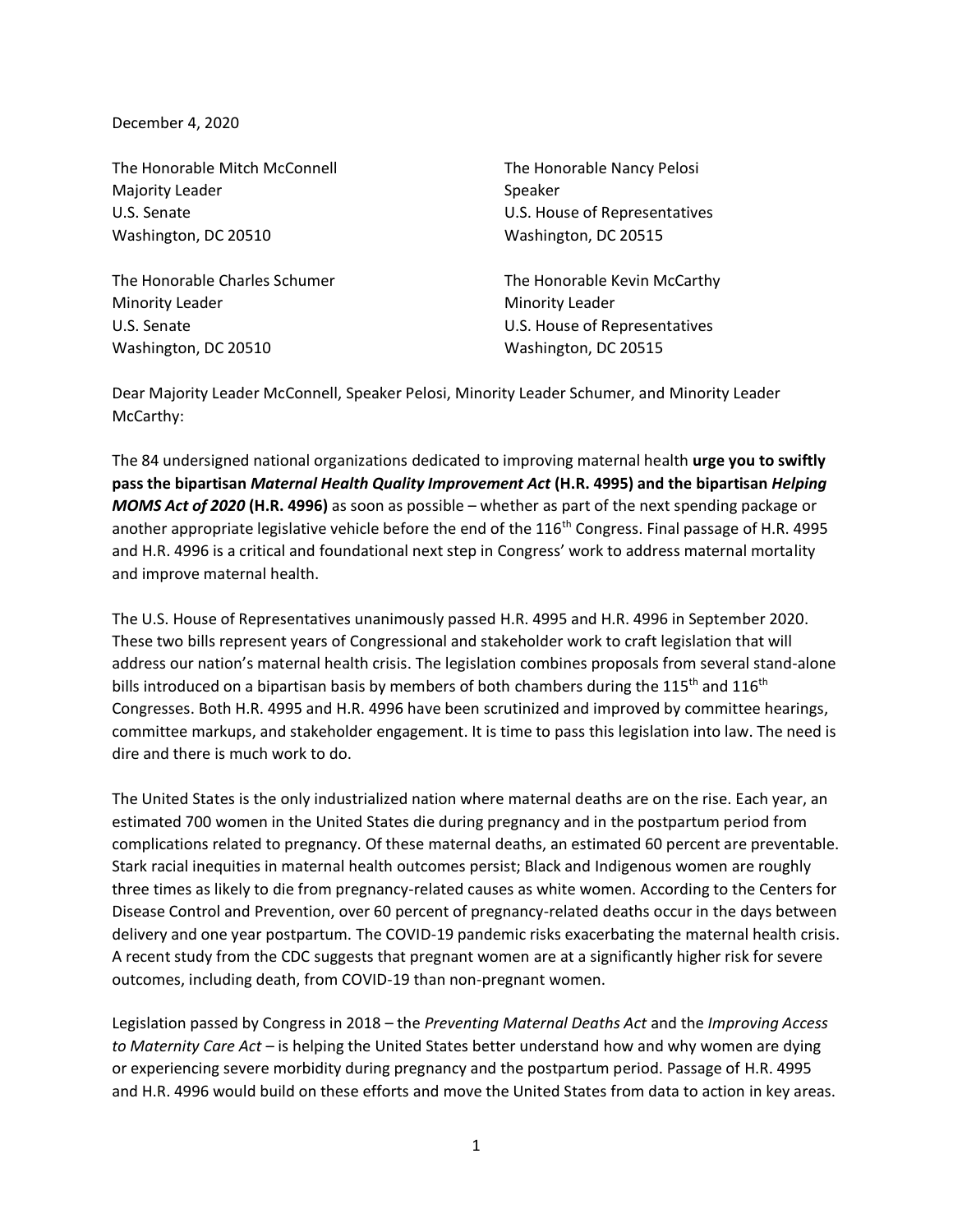Specifically, this legislation would increase access to maternity care in rural and underserved areas, help maternity care providers and hospitals implement clinically proven best practices, support state efforts to extend Medicaid coverage for women to one year postpartum, and make progress in the work needed to eliminate racial and ethnic inequities in maternal health outcomes.

We are grateful for your commitment to improving maternal health and ending preventable maternal death in the United States. We urge you to pass H.R. 4995 and H.R. 4996 this year because our nation's moms and families cannot wait.

Sincerely,

2020 Mom America's Health Insurance Plans (AHIP) American Academy of Pediatrics American College of Nurse-Midwives American College of Obstetricians and Gynecologists American College of Physicians American Heart Association American Hospital Association American Medical Women's Association American Psychiatric Association American Public Health Association Anthem, Inc. APS Foundation of America, Inc. Association of Community Affiliated Plans Association for Prevention Teaching and Research Association of Maternal & Child Health Programs Association of Public Health Nurses (APHN) Association of Public Health Laboratories Association of Schools and Programs of Public Health Association of University Centers on Disabilities (AUCD) Association of Women's Health, Obstetric and Neonatal Nurses California Maternal Quality Care Collaborative The Catholic Health Association of the United States Center for Community Resilience Center for Health Equity, University of California, San Francisco Center for Law and Social Policy (CLASP) Centering Healthcare Institute Child Welfare League of America Children's Defense Fund Children's HealthWatch CityMatCH Commissioned Officers Association of the U.S. Public Health Service, Inc. (COA) Community Catalyst Every Mother Counts Families USA Family Voices